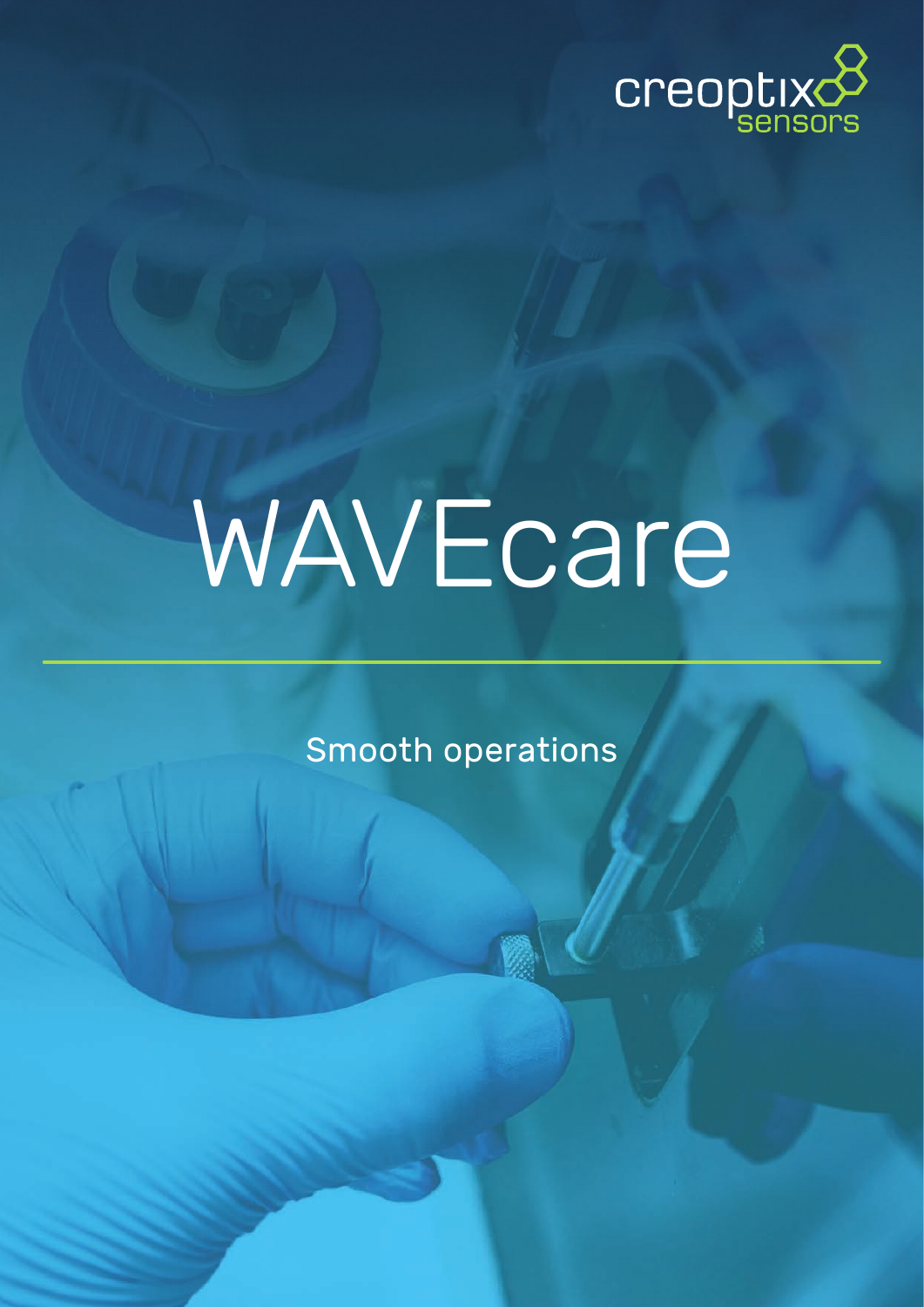## WAVEcare PROGRAMS

Carefree or basic support for high-quality kinetic data and unparalleled performance

#### THE FIRST 12 MONTHS

Care for the first year of your WAVEsystem is on us, with a warranty period that covers travel, labor and parts costs for one (1) onsite preventive maintenance (PM) visit to be carried out within 12 months. Travel, labor and parts costs for unscheduled repairs are also included.

Maintenance is carried out by our qualified service professionals.

with your new Creoptix WAVEsystem!

#### WHY PREVENTIVE MAINTENANCE (PM) VISITS?

Many fluidic components undergo wear and tear over time. PM visits are crucial for the continuous production of high-quality data, and our team of engineers strongly recommend scheduling one every six months. During a PM visit, a certified member of our team of engineers wil run a full check of the WAVEsystem to assess its performance, including:

- Replacement of various fluidic components
- Calibration of the device
- Update of both firmware and software (applicable only for carefree programs)
- A system function test (SFT), including an official report

The different WAVEcare programs ensure the continuous, high performance operation of your WAVEsystem. Choose the program that fits your needs.

## CAREFREE PROGRAM: for the regular user

you covered until this point and your data looks great.

Know what you are up to and plan your maintenance budget ahead of time



you. Call us to schedule a PM visit.

it might be time for a PM visit.

You want to enjoy full coverage for an additional 12 months (and possibly beyond). You have 6 months after your last PM visit to purchase a carefree program.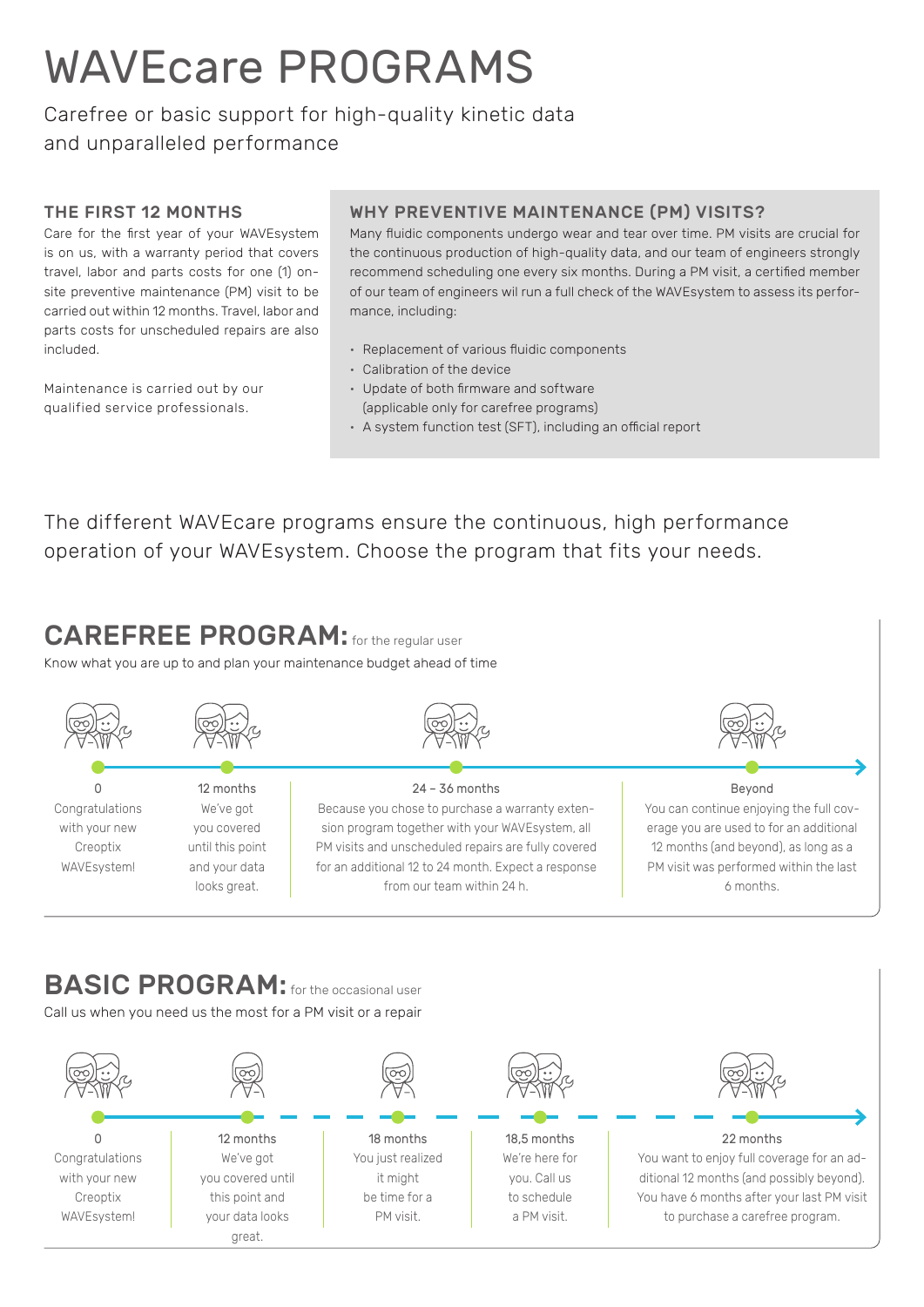# ORDERING INFORMATION

Choose any of the WAVEcare programs below to complement the initial 12 month warranty period included with your new WAVEsystem

#### CARE-FREE: ONGOING SUPPORT FOR THE REGULAR USER

Response time: up to 24 hours

| <b>ORDER NO.</b>                               | Number<br>included | <b>PM</b> visits<br>Travel, labor<br>and parts<br>costs | Travel, labor and<br>parts costs for<br>unscheduled<br>repairs | Software<br>upgrades | Time of<br>purchase                 | Validity  |
|------------------------------------------------|--------------------|---------------------------------------------------------|----------------------------------------------------------------|----------------------|-------------------------------------|-----------|
| $[WARR-3Y]$<br>Warranty extension to 36 months | 5                  | $\bigvee$                                               |                                                                |                      | Before<br>installation              | 36 months |
| $[WARR-2Y]$<br>Warranty extension to 24 months | 3                  | $\sqrt{}$                                               |                                                                |                      | Before<br>installation              | 24 months |
| $[$ FULL-1Y $]$<br>Full coverage for 12 months | 2                  | $\checkmark$                                            |                                                                |                      | Within 6 months<br>after a PM visit | 12 months |

#### BASIC: A LA CARTE SUPPORT FOR THE OCCASIONAL USER

Response time: up to 5 working days

| <b>ORDER NO.</b>                            | Number<br>included | <b>PM</b> visits<br>Travel, labor<br>and parts<br>costs | Travel, labor and<br>parts costs for<br>unscheduled<br>repairs | Software<br>upgrades    | Time of<br>purchase | Validity  |
|---------------------------------------------|--------------------|---------------------------------------------------------|----------------------------------------------------------------|-------------------------|---------------------|-----------|
| [MAINT-1PM]<br>Maintenance contract - 1 PM  | 1                  | $\boldsymbol{\mathcal{S}}$                              | $\boldsymbol{\mathsf{X}}$                                      | (X)                     | Anytime             | 12 months |
| [MAINT-2PM]<br>Maintenance contract - 2 PMs | $\overline{2}$     | $\backslash\!\!\!\backslash$                            | $\boldsymbol{\mathsf{X}}$                                      | $\left( \times \right)$ | Anytime             | 12 months |
| [VISIT-PM]<br>Preventive maintenance visit  | 1                  | $\backslash\!/$                                         | $\bm{\mathsf{X}}$                                              |                         | Anytime             | 4 weeks   |

#### EXTRA'S

| ORDER NO.                                 | <b>Description</b>                                                            |
|-------------------------------------------|-------------------------------------------------------------------------------|
| $[LABOR-1h]$<br>Labor hourly rate         | On-site labor from one of our service team members.                           |
| [RELOCATE]<br>Relocation service          | Relocation service for the WAVE system, including system function test (SFT). |
| [REMSUP-1h]<br>Remote support hourly rate | Remote support from one of our service team members.                          |
| [TRAVEL-1h]<br>Travel hourly rate         | Travel costs for one of our service team members.                             |

WAVEcare programs apply to all WAVEsystems. For special requests, contact us through support@creoptix.com